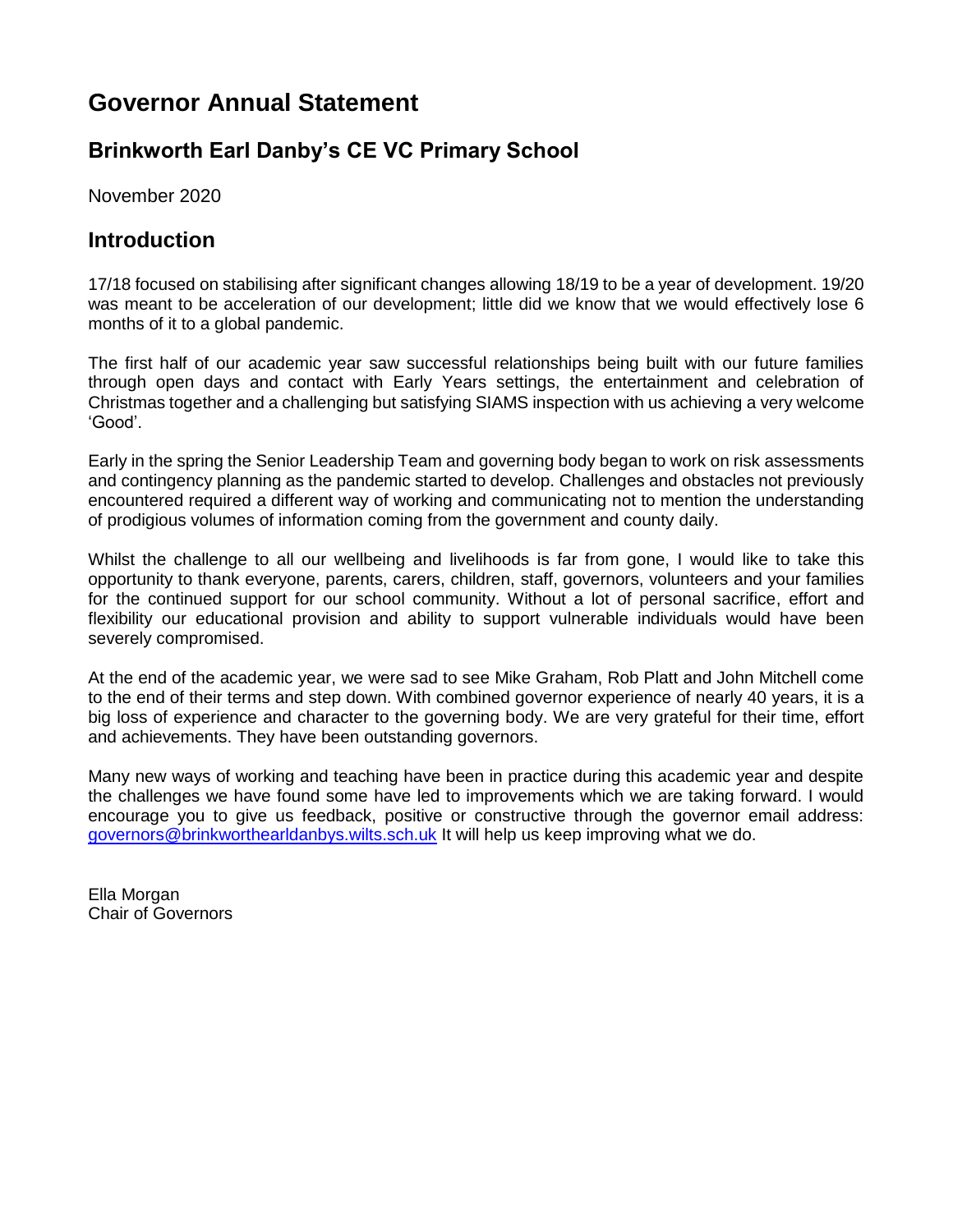## **Summary of Achievements**

#### **Governor Improvement Plan (GIP)**

The following areas were chosen for the governors to improve upon during the year:

- 1. To increase our skills of holding the school to account through improvement in link governance
- 2. Continue our governor training and development
- 3. To improve governors' general understanding of the school's financial affairs.
- 4. Support SIAMS and new ways of working to support SEN and PP

The reality is that all these plans were just starting to gather pace when all focus had to shift to managing COVID-19. We conducted a review in July 2020 and were satisfied we understood what progress had been made and what was achieved and learned as an unexpected outcome of COVID-19.

The **Link Governors** function is where governors work alongside their staff contacts split down by curriculum area and review subject planning and delivery with a view to provide objective support and a critical friend role. Process improvements have been made to the way we manage link governance and align to our staff partners and this will continue in earnest in the next academic year. It is vital to enabling the right support and challenge of curriculum leads within the OFSTED framework.

**Training and Development** improvements began with individual governors identifying their focus areas for development and where they could access support. COVID made this a very difficult area to achieve however with more training now being conducted online the opportunity has now increased and remains a continual element of the governor role.

We have a strong **Finance & Staffing** team led by Tom Ridgway who have done an excellent job of steering strategic budget decisions and ensuring that the full governing board understood the status quo, the changes to funding, the implications of the changes and therefore enabling an informed decision-making process. We thank Katharine Davis our school business manager for her management of the processes and data to support all of this.

**Statutory Inspection of Anglican and Methodist Schools (SIAMS)** The efforts of Mike Graham, Nicki Sinclair, Anne-Marie Tuck, Nicky Gray, Laura Hilliard and Sally Cross have seen a very comprehensive and rich curriculum of Religious Education taught in the school.

The SIAMS inspection was particularly challenging as we had to embed and provide evidence for a completely new framework of assessment. The inspection was very professionally delivered by a Diocese representative and enabled us to demonstrate the quality of the Religious Education and teaching in school as well as demonstrating Church distinctiveness. Particularly welcome were comments about how we work as one team across different functions in the school.

We continue to update the Dauntsey and Brinkworth Parish Councils with school matters and assist in supporting and being involved in village life and progress.

#### **Ofsted**

Whilst our inspection fell in the previous academic year Ofsted have since launched a new framework and criteria to work within. We have aligned the school organisation and the way governors perform their link governor duties to support this.